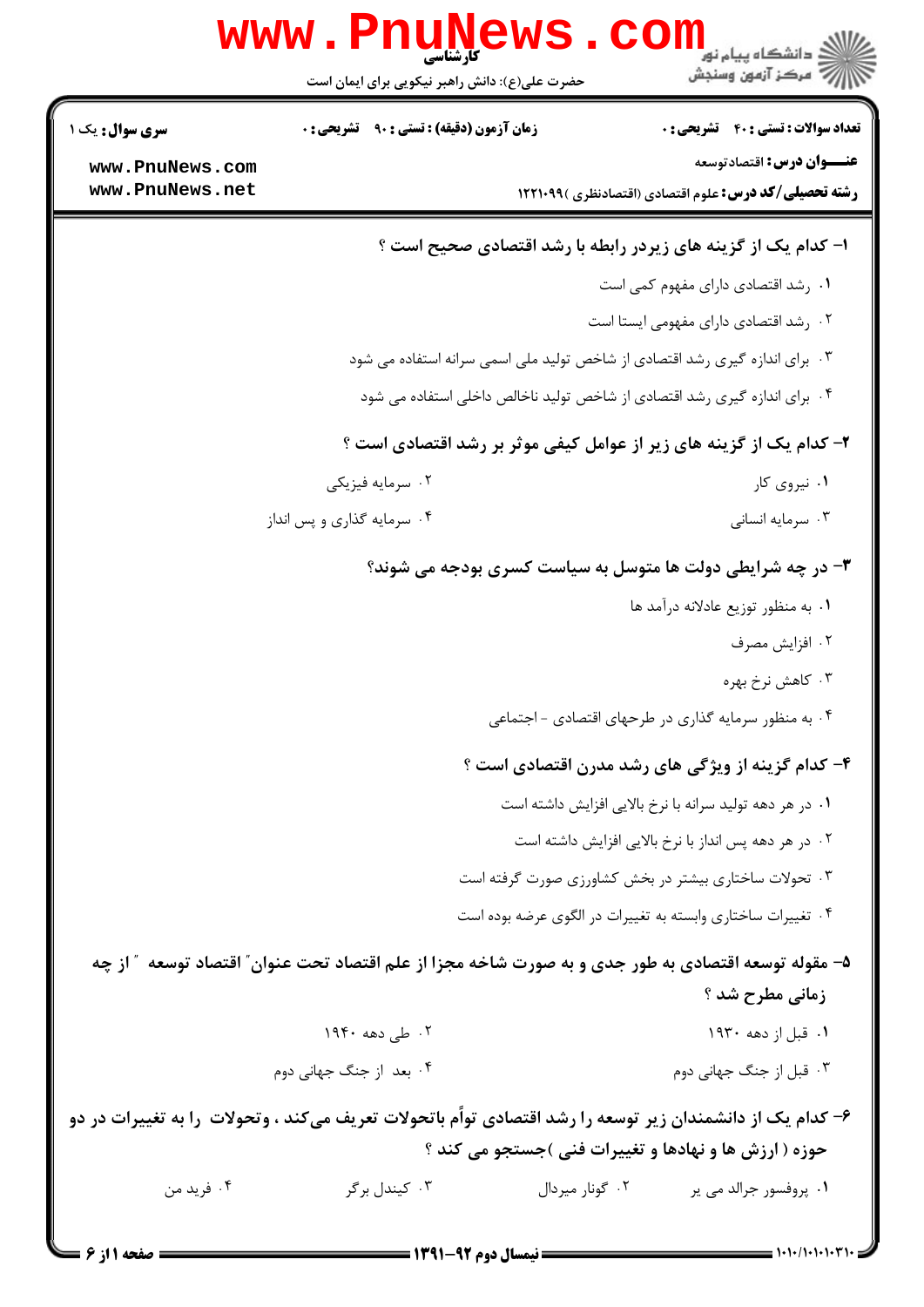|                                                                                             | <b>کار شناسی</b><br>حضرت علی(ع): دانش راهبر نیکویی برای ایمان است |                                                                                                                   | ر دانشڪاه پيام نور <mark>−</mark><br>// مرکز آزمون وسنڊش                                          |
|---------------------------------------------------------------------------------------------|-------------------------------------------------------------------|-------------------------------------------------------------------------------------------------------------------|---------------------------------------------------------------------------------------------------|
| زمان آزمون (دقیقه) : تستی : ۹۰٪ تشریحی : ۰<br><b>سری سوال : ۱ یک</b>                        |                                                                   |                                                                                                                   | <b>تعداد سوالات : تستی : 40 - تشریحی : 0</b>                                                      |
| www.PnuNews.com<br>www.PnuNews.net                                                          |                                                                   |                                                                                                                   | <b>عنـــوان درس:</b> اقتصادتوسعه<br><b>رشته تحصیلی/کد درس:</b> علوم اقتصادی (اقتصادنظری ) ۱۲۲۱۰۹۹ |
|                                                                                             |                                                                   | ۷- کدام یک از گزینه های زیر در کشور ژاپن زمینه لازم برای توسعه اقتصادی چشمگیر را فراهم کرد؟                       |                                                                                                   |
| ۰۴ تحولات فرهنگی                                                                            | ۰۳ تحولات سیاسی                                                   | ۰۲ تحولات تجاري                                                                                                   | ۰۱ تحولات صنعتی                                                                                   |
|                                                                                             |                                                                   | اگر شاخص توسعه انسانی در کشوری به صورت ( ۱ > /s/ ۸ < /lD > ۱) باشد ، توسعه انسانی در این کشور چگونه $\rightarrow$ | است؟                                                                                              |
|                                                                                             | ۰۲ توسعه انسانی بسیار بالا                                        |                                                                                                                   | ۰۱ توسعه انسانی بالا                                                                              |
|                                                                                             | ۰۴ توسعه انسانی متوسط                                             |                                                                                                                   | ۰۳ توسعه انساني پايين                                                                             |
|                                                                                             |                                                                   | ۹- کدام یک از گزینه های زیر جزء ویژگیهای مشترک کشورهای در حال توسعه است ؟                                         |                                                                                                   |
| ۰۴ خود اتکایی                                                                               | ۰۳ بدهی خارجی                                                     | ۰۲ قوت بخش كشاورزي                                                                                                | ۰۱ توزیع مناسب درآمد                                                                              |
|                                                                                             |                                                                   | ∙۱- کدام یک از گزینه های زیر اجزاء اصلی توسعه پایدار می باشد؟                                                     |                                                                                                   |
|                                                                                             | ٢. اجتماع ، اقتصاد ، محيط زيست                                    |                                                                                                                   | ۰۱ اجتماع ، نیروی انسانی ، محیط زیست                                                              |
|                                                                                             | ۰۴ اقتصاد ، نیروی انسانی ، منابع طبیعی                            |                                                                                                                   | ۰۳ اقتصاد ، نیروی انسانی ، پیشرفت فنی                                                             |
|                                                                                             |                                                                   | 11- عوامل اصلی رشد و توسعه اقتصادی براساس نظر اسمیت کدامند؟                                                       |                                                                                                   |
| ۰۲ تراکم سرمایه ،تقسیم کار، تجارت خارجی                                                     |                                                                   | ۰۱ تراکم سرمایه ،تقسیم کار ، توزیع مناسب درآمد                                                                    |                                                                                                   |
| ۰۴ تجارت خارجی ، بهبود تکنولوژی ، توزیع مناسب درآمد                                         |                                                                   |                                                                                                                   | ۰۳ توزیع مناسب درآمد، بهبود تکنولوژی ،تقسیم کار                                                   |
|                                                                                             |                                                                   | ۱۲– تئوری توزیع تولید بین عوامل آن مربوط به کدام یک از دانشمندان زیر است ؟                                        |                                                                                                   |
| ۰۴ کارل مارکس                                                                               | ۰۳ دیوید ریکاردو                                                  | ۰۲ رابرت مالتوس                                                                                                   | ٠١ آدام اسميت                                                                                     |
|                                                                                             |                                                                   | ۱۳- رانت اقتصادی به خاطر کدام یک از گزینه های زیر ایجاد می شود ؟                                                  |                                                                                                   |
| ٢. قابليت جانشيني عوامل توليد .                                                             |                                                                   |                                                                                                                   | ۰۱ ثابت بودن بازدهی در بخش صنعت .                                                                 |
| ۰۴ توزيع نا عادلانه عوامل توليد .                                                           |                                                                   |                                                                                                                   | ۰۳ متفاوت بودن حاصلخیزی زمین ها .                                                                 |
| ۱۴- در مبحث توسعه اقتصادی ، مالتوس بیش از هر چیزی توجه خود را معطوف کدام گزینه زیر می کند ؟ |                                                                   |                                                                                                                   |                                                                                                   |
| ۰۴ تمرکز سرمایه                                                                             | ۰۳ تقسیم کار                                                      | ۰۲ افزایش ثروت جامعه                                                                                              | ۰۱ افزایش تقاضای موثر                                                                             |
|                                                                                             |                                                                   |                                                                                                                   |                                                                                                   |
|                                                                                             |                                                                   |                                                                                                                   |                                                                                                   |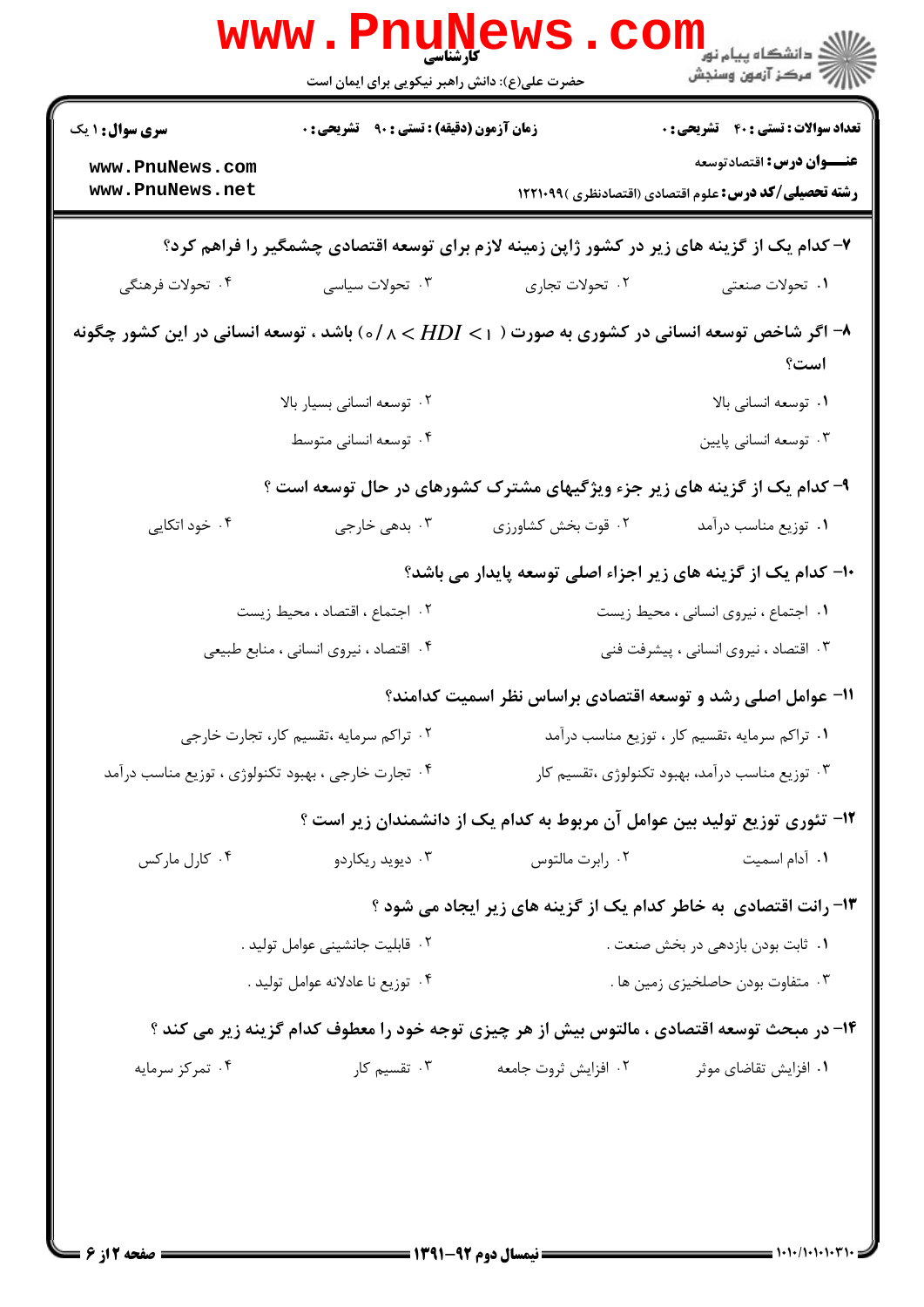|                        | www.PnuNews<br>حضرت علی(ع): دانش راهبر نیکویی برای ایمان است                                             |                    | دانشگاه پیام نور<br>ا∛ مرکز آزمون وسنجش                                                                                          |
|------------------------|----------------------------------------------------------------------------------------------------------|--------------------|----------------------------------------------------------------------------------------------------------------------------------|
| <b>سری سوال :</b> ۱ یک | <b>زمان آزمون (دقیقه) : تستی : ۹۰٪ تشریحی : 0</b>                                                        |                    | <b>تعداد سوالات : تستی : 40 ٪ تشریحی : 0</b>                                                                                     |
| www.PnuNews.com        |                                                                                                          |                    | عنـــوان درس: اقتصادتوسعه                                                                                                        |
| www.PnuNews.net        |                                                                                                          |                    | <b>رشته تحصیلی/کد درس:</b> علوم اقتصادی (اقتصادنظری )۱۲۲۱۰۹۹                                                                     |
|                        |                                                                                                          |                    | ۱۵– کدام یک از گزینه های زیر در رابطه با تله مالتوس (دام مالتوس )صحیح است ؟                                                      |
|                        |                                                                                                          |                    | ٠١ تله مالتوس يک دام قطعي ودائمي است .                                                                                           |
|                        |                                                                                                          |                    | ۰۲ برای رهایی از آن باید رشد سرمایه گذاری بیشتر از رشد جمعیت باشد .                                                              |
|                        |                                                                                                          |                    | ۰۳ برای رهایی از آن بایدتولید بیشتر از رشد جمعیت باشد .                                                                          |
|                        |                                                                                                          |                    | ۰۴ برای رهایی از آن باید نرخ رشد درآمد ملی بیشتر ازنرخ رشد جمعیت باشد .                                                          |
|                        |                                                                                                          |                    | ۱۶- در چارچوب تئوری توسعه شومپیتر کدام یک از گزینه های زیر نقش کلیدی و رهبری اقتصاد را برعهده دارند ؟                            |
|                        | ۰۲ سرمایه داران                                                                                          |                    | ۰۱ انسان های خلاق و مبتکر                                                                                                        |
|                        | ۰۴ دولت ها                                                                                               |                    | ۰۳ صاحبان زمين                                                                                                                   |
|                        | مسیری که توام با نوآوری ها و پیشرفت های فنی و تکنولوژیکی است، قدم می گذارد ؟                             |                    | ۱۷- در چارچوب تئوری توسعه روستو در کدام یک از مراحل رشد و توسعه جامعه از تفکرات سنتی فاصله گرفته ودر                             |
| ۰۴ مرحله خیز           | ۰۳ مرحله مقدماتی                                                                                         | ۰۲ مرحله ماقبل خيز | ۰۱ مرحله جامعه سنتی                                                                                                              |
|                        |                                                                                                          |                    | ۱۸–کدام یک از گزینه های زیر دوگانگی اقتصادی را یکی از مشخصه های اصلی کشور های در حال توسعه ًمی داند؟                             |
| ۰۴ گونار میردال        | ۰۳ ویتمن روستو                                                                                           | ۰۲ آرتور لوئیس     | ۰۱ ژوزف شومپیتر                                                                                                                  |
|                        |                                                                                                          |                    | ۱۹- بر اساس تئوری توزیع تولید بین عوامل آن  ، با گذشت زمان و بکارگیری نیروی کار بیشترکدام یک از گزینه های<br>زير صحيح است ؟      |
|                        | ۰۲ سهم نیروی کار از کل تولید افزایش می یابد .                                                            |                    | ۰۱ سهم نیروی کار از کل تولیدکاهش می یابد .                                                                                       |
|                        | ۰۴ سهم سود سرمایه دار از کل تولید افزایش می یابد .                                                       |                    | ۰۳ سهم اجاره زمین از کل تولید افزایش می یابد .                                                                                   |
|                        |                                                                                                          |                    | ۲۰– بر اساس الگوی مارکس کدام یک از گزینه های زیر موجب میشود سرمایه داری ازهم بپاشد وبحران اقتصادی<br>(رکود بیکاری) به وجود آید ؟ |
| ۰۴ افزايش جمعيت        | ۰۳ افزایش اجاره زمین                                                                                     | ۰۲ کاهش نرخ سود    | ۰۱ کاهش نرخ دستمزد                                                                                                               |
|                        |                                                                                                          |                    | <b>۲۱</b> - دو نظریه رشد متوازن و نامتوازن در چه شرایطی مطرح شده اند؟                                                            |
|                        | ۰۱ در شرایطی که قدرت در دست دولت بوده واغلب بر این باور بودند که توسعه تنها توسط دولت امکان پذیر است .   |                    |                                                                                                                                  |
|                        | ۰۲ در شرایطی که قدرت در دست دولت نبوده واغلب بر این باور بودند که توسعه تنها توسط دولت امکان پذیر است .  |                    |                                                                                                                                  |
|                        | ۰۳ در شرایطی که قدرت در دست دولت بوده واغلب بر این باور بودند که توسعه توسط دولت امکان پذیرنیست .        |                    |                                                                                                                                  |
|                        | ۰۴ در شرایطی که قدرت در دست دولت نبوده واغلب بر این باور بودند که توسعه تنها توسط دولت امکان پذیر نیست . |                    |                                                                                                                                  |
|                        |                                                                                                          |                    |                                                                                                                                  |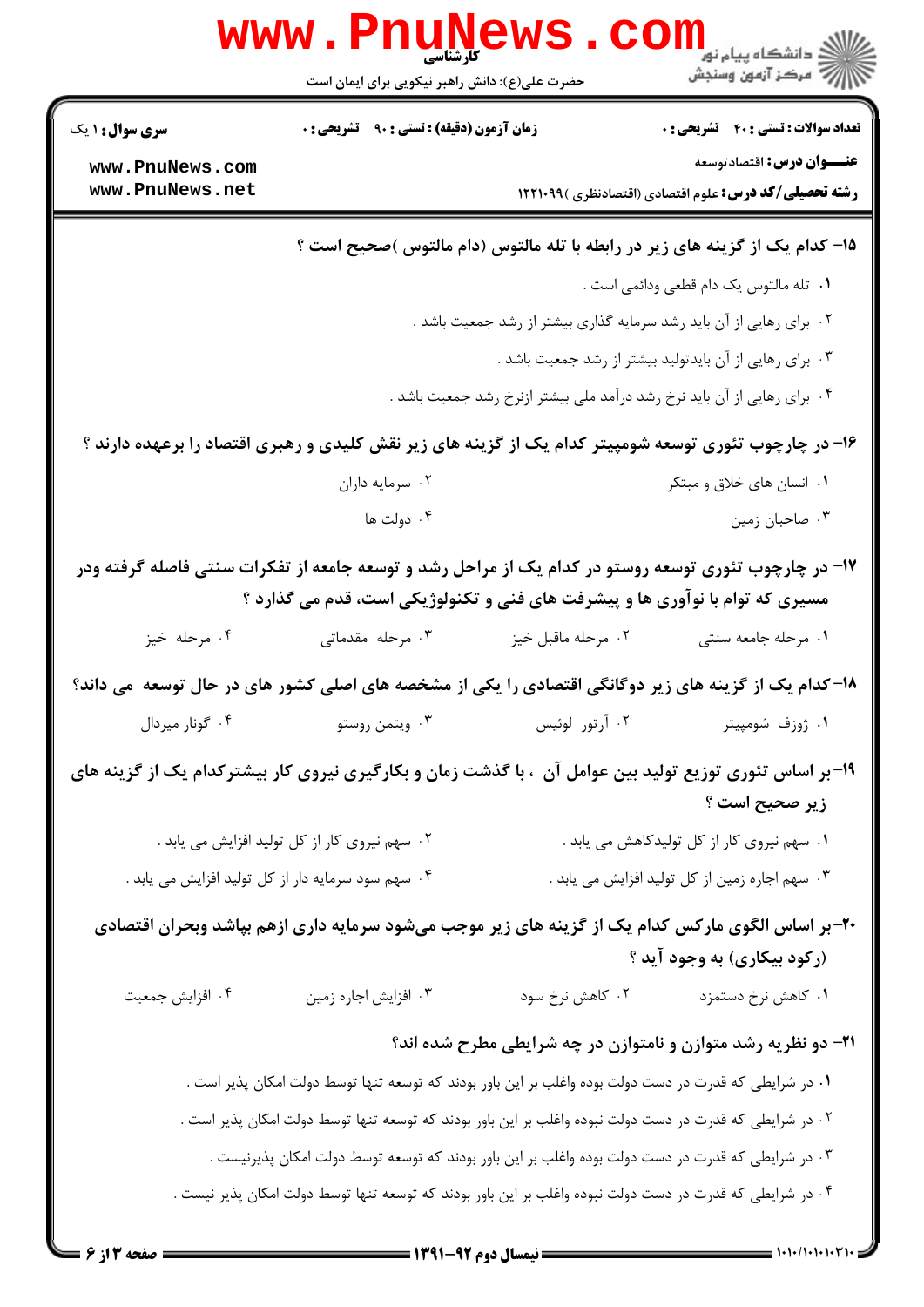| <b>WWW</b>                         | کارشناسی<br>حضرت علی(ع): دانش راهبر نیکویی برای ایمان است                                        |                                                                    | ڪ دانشڪاه پيا <sub>م</sub> نور<br>7- مرڪز آزمون وسنڊش                                            |
|------------------------------------|--------------------------------------------------------------------------------------------------|--------------------------------------------------------------------|--------------------------------------------------------------------------------------------------|
| <b>سری سوال : ۱ یک</b>             | <b>زمان آزمون (دقیقه) : تستی : ۹۰ تشریحی : 0</b>                                                 |                                                                    | <b>تعداد سوالات : تستي : 40 ٪ تشريحي : 0</b>                                                     |
| www.PnuNews.com<br>www.PnuNews.net |                                                                                                  |                                                                    | <b>عنـــوان درس:</b> اقتصادتوسعه<br><b>رشته تحصیلی/کد درس:</b> علوم اقتصادی (اقتصادنظری )۱۲۲۱۰۹۹ |
|                                    | ۲۲- روزن اشتاین از طرفداران نظریه رشد متوازن به کدام یک از گزینه های زیر تأکید دارد؟             |                                                                    |                                                                                                  |
|                                    |                                                                                                  | ۰۱ نقش صرفه جویی های خارجی و وابستگی متقابل بین بخش های مختلف .    |                                                                                                  |
|                                    |                                                                                                  |                                                                    | ۰۲ وجود دورهای باطل فقر (دور تسلسل ).                                                            |
|                                    |                                                                                                  |                                                                    | ۰۳ قرار گرفتن سطح درآمد سرانه در حداقل معاش .                                                    |
|                                    |                                                                                                  |                                                                    | ۰۴ کمبود سرمایه و نیروی انسانی .                                                                 |
|                                    |                                                                                                  |                                                                    | ۲۳- کدام یک از گزینه های زیر پرچمدار اصلی نظریه رشد نامتوازن است ؟                               |
| ۰۴ رابرت مالتوس                    | ۰۳ راگنار نورکس                                                                                  | ٢. آلبرت هيرشمن                                                    | ٠١ ريچارد نلسون                                                                                  |
|                                    |                                                                                                  |                                                                    | ۲۴- کدام یک از گزینه های زیر در استراتژی پولی ، محور اصلی توسعه است ؟                            |
|                                    | ۰۲ بخش تجارت خارجي                                                                               |                                                                    | ۰۱ سرمایه گذاری خارجی                                                                            |
|                                    | ۰۴ بخش عمومی                                                                                     |                                                                    | ۰۳ بخش خصوصی                                                                                     |
|                                    | ۲۵– سیاست های تعدیل ساختاری عمدتاً از طرف کدام گزینه زیر برای کشورهای در حال توسعه تجویز می شود؟ |                                                                    |                                                                                                  |
|                                    | ۲. دستگاه برنامه ریزی مرکزی                                                                      |                                                                    | ٠١ صاحب نظران اقتصادي                                                                            |
|                                    | ۰۴ صندوق بين المللي پول                                                                          |                                                                    | ۰۳ بانک جهانی                                                                                    |
|                                    | ۲۶- کدام یک از گزینه های زیر " اثر جذب " سرمایه گذاری مستقیم خارجی ًرا بیان می کند ؟             |                                                                    |                                                                                                  |
|                                    | ۰۲ تحریک و تشویق سرمایه گذاری داخلی                                                              |                                                                    | ٠١ كاهش و مانع سرمايه كذارى داخلي                                                                |
|                                    | ۰۴ افزايش نقش دولت                                                                               |                                                                    | ۰۳ توسعه تجارت خارجي                                                                             |
|                                    |                                                                                                  |                                                                    | ۲۷- کدام یک از گزینه های زیر جزء فروض اساسی مدل هارود - دومار است ؟                              |
|                                    | ۰۲ پیشرفت فنی وجود دارد                                                                          |                                                                    | ٠١. اقتصاد چند بخشی است                                                                          |
|                                    | ۰۴ پس انداز ضریب ثابتی از سرمایه است                                                             |                                                                    | ۰۳ نسبت سرمایه به تولید ثابت است                                                                 |
|                                    | ۲۸- کدام یک از گزینه های زیر در رابطه با مدل رشد سولو و هارود - دومار صحیح است ؟                 |                                                                    |                                                                                                  |
|                                    |                                                                                                  | ۰۱ در هر دو مدل نرخ رشد تولید تنها به نرخ رشد سرمایه بستگی دارد .  |                                                                                                  |
|                                    |                                                                                                  | ۰۲ در هر دو مدل فرض اشتغال کامل و مکمل بودن عوامل تولید مطرح است . |                                                                                                  |
|                                    |                                                                                                  | ۰۳ در هر دو مدل فرض ثابت بودن نسبت تولید به سرمایه مطرح است .      |                                                                                                  |
|                                    |                                                                                                  | ۰۴ نرخ رشد تولید تنها در آمدل سولو به هر دو عامل تولید بستگی دارد. |                                                                                                  |
|                                    |                                                                                                  |                                                                    |                                                                                                  |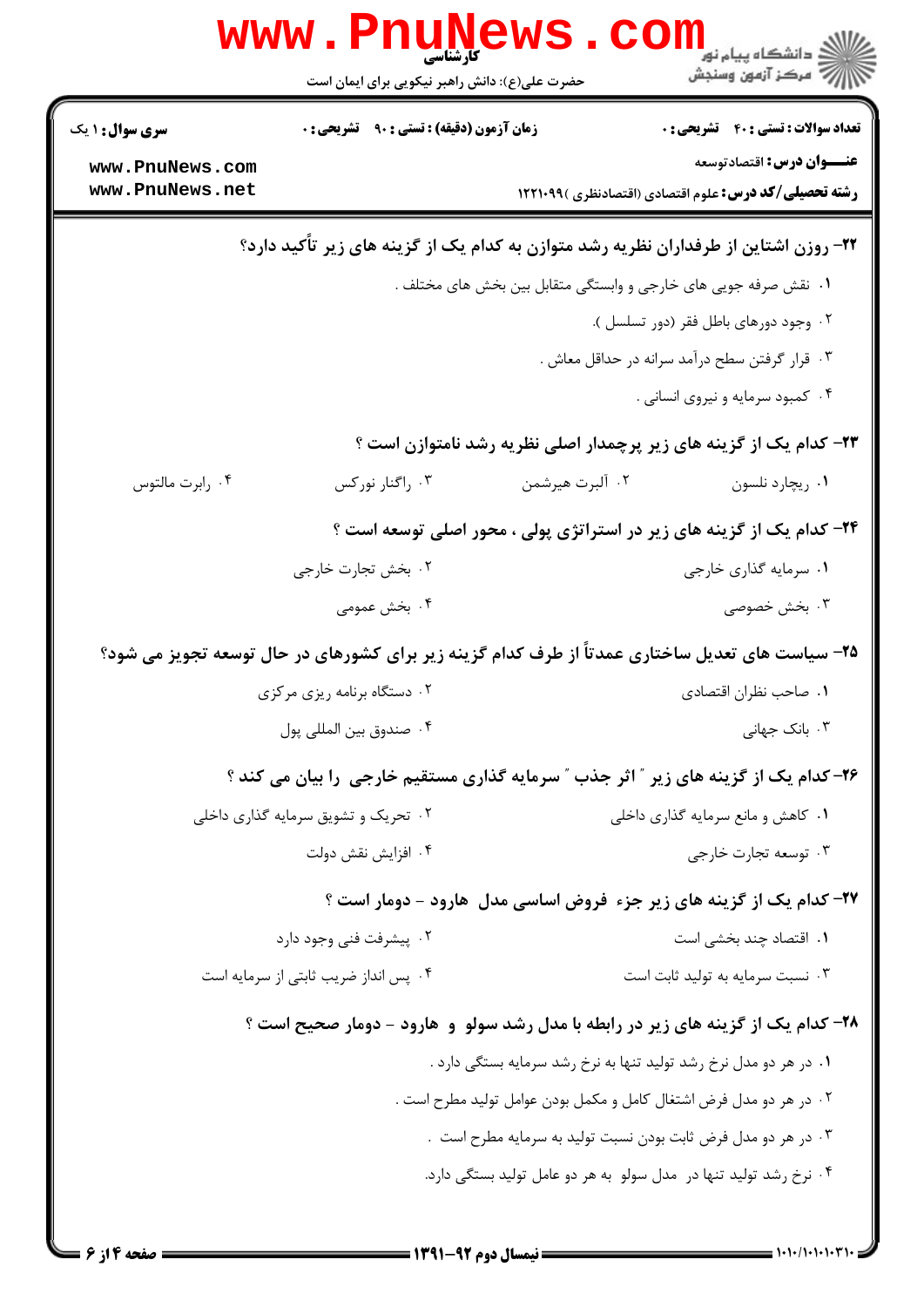|                                                                                                                                                                                 | <b>WWW.PNUNEWS</b><br>حضرت علی(ع): دانش راهبر نیکویی برای ایمان است                                                         |                                                                                                               | ڪ دانشڪاه پيا <sub>م</sub> نور<br><mark>√</mark> مرڪز آزمون وسنڊش         |  |
|---------------------------------------------------------------------------------------------------------------------------------------------------------------------------------|-----------------------------------------------------------------------------------------------------------------------------|---------------------------------------------------------------------------------------------------------------|---------------------------------------------------------------------------|--|
| <b>سری سوال :</b> ۱ یک<br>www.PnuNews.com                                                                                                                                       | <b>زمان آزمون (دقیقه) : تستی : ۹۰٪ تشریحی : 0</b>                                                                           |                                                                                                               | <b>تعداد سوالات : تستي : 40 - تشريحي : 0</b><br>عنـــوان درس: اقتصادتوسعه |  |
| www.PnuNews.net                                                                                                                                                                 |                                                                                                                             | <b>رشته تحصیلی/کد درس:</b> علوم اقتصادی (اقتصادنظری )۱۲۲۱۰۹۹                                                  |                                                                           |  |
|                                                                                                                                                                                 | با استفاده از اطلاعات زیر نرخ رشد تولید ملی $\mathfrak{r}'$ در مدل سولو (در حالت بدون پیشرفت تکنولوژی) معادل $\blacksquare$ |                                                                                                               |                                                                           |  |
|                                                                                                                                                                                 |                                                                                                                             | $E_K = \circ / \circ$ و $\dot{K} = \circ / \circ$ و $\dot{K} = \circ / \circ$ و $\dot{K} = \dot{K} = \dot{K}$ | كدام گزينه است ؟                                                          |  |
| 1/50.5                                                                                                                                                                          |                                                                                                                             |                                                                                                               |                                                                           |  |
|                                                                                                                                                                                 |                                                                                                                             |                                                                                                               |                                                                           |  |
| ۳۰- اگر کشش تولیدی سرمایه برابر یک باشد ، مدل رشد سولو به کدام یک از گزینه های زیر تبدیل می شود ؟<br>۰۱ مدل رشد سولو با پیشرفت تکنولوژی<br>۰۲ مدل رشد سولو بدون پیشرفت تکنولوژی |                                                                                                                             |                                                                                                               |                                                                           |  |
|                                                                                                                                                                                 | ۰۴ مدل رشد اسمیت                                                                                                            |                                                                                                               | ۰۳ مدل رشد هارود - دومار                                                  |  |
|                                                                                                                                                                                 |                                                                                                                             | <b>۳۱</b> - کیفیت نیروی انسانی بر کدام یک از گزینه های زیر اثر می گذارد؟                                      |                                                                           |  |
|                                                                                                                                                                                 | ۰۲ منابع طبیعی                                                                                                              |                                                                                                               | ۰۱ سرمايه فيزيكي                                                          |  |
|                                                                                                                                                                                 | ۰۴ میزان بهره وری سرمایه فیزیکی ومنابع طبیعی                                                                                |                                                                                                               | ۰۳ بهره وری تولید                                                         |  |
| ۳۲–کدام گزینه از مهم ترین ،رایج ترین و مدون ترین راه انتقال دانش و توسعه آن و کسب مهارت در جوامع گوناگون<br>است ؟                                                               |                                                                                                                             |                                                                                                               |                                                                           |  |
|                                                                                                                                                                                 | ۰۲ آموزش و پرورش غیر رسمی                                                                                                   |                                                                                                               | ۰۱ آموزش و پرورش رسمی                                                     |  |
|                                                                                                                                                                                 | ۰۴ آموزش ضمن خدمت                                                                                                           |                                                                                                               | ۰۳ آموزش و پرورش آزاد همگانی                                              |  |
| ۳۳- فردریش لیست، تولید دانش و توزیع مناسب آن را منشاً کدام یک از گزینه های زیر می داند ؟                                                                                        |                                                                                                                             |                                                                                                               |                                                                           |  |
|                                                                                                                                                                                 |                                                                                                                             |                                                                                                               | ۰۱ بنگاه های اقتصادی                                                      |  |
|                                                                                                                                                                                 |                                                                                                                             |                                                                                                               | ۰۲ افزایش بهره وری                                                        |  |
|                                                                                                                                                                                 |                                                                                                                             |                                                                                                               | ۰۳ تولید محصولات جدید                                                     |  |
|                                                                                                                                                                                 |                                                                                                                             | ۰۴ زیر ساخت ها و نهادهایی که موجب توسعه نیروهای تولیدی هستند.                                                 |                                                                           |  |
|                                                                                                                                                                                 | ۳۴- این تعریف از تکنولوژی که عبارت است از: ابزارها ، روند ها و روش هایی است که در رشته های گوناگون صنعتی                    |                                                                                                               |                                                                           |  |
|                                                                                                                                                                                 |                                                                                                                             | بکار گرفته می شود ، مربوط به کدام گزینه است؟                                                                  |                                                                           |  |
|                                                                                                                                                                                 | ۰۲ تعريف اسكون                                                                                                              |                                                                                                               | ٠١ تعريف طارق خليل                                                        |  |
|                                                                                                                                                                                 | ۰۴ تعريفجان گالبرايت                                                                                                        |                                                                                                               | ۰۳ تعریف فر هنگ لاروس                                                     |  |
|                                                                                                                                                                                 |                                                                                                                             |                                                                                                               |                                                                           |  |
|                                                                                                                                                                                 |                                                                                                                             |                                                                                                               |                                                                           |  |